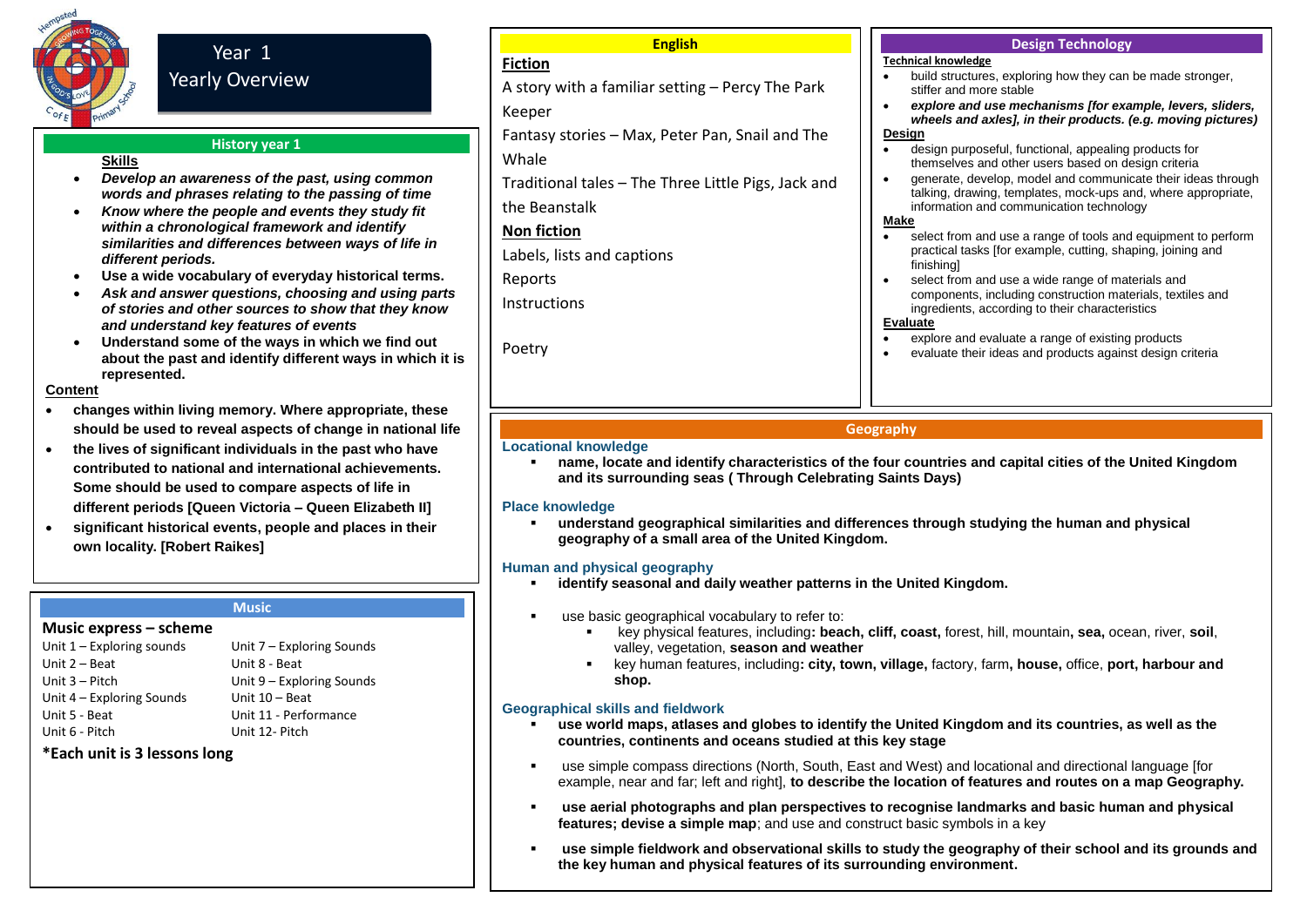#### **Art and design**

#### **Exploring and developing ideas.**

- Respond to ideas and starting points (stories, rhymes, objects, the natural world, artist's work).
- Explore ideas and collect visual information
- Explore different methods and materials as ideas develop. **Using the work of artist**
- Use specific artists as a starting point for some work.
- Describe the work of notable artists, artisans and designers.
- Use some of the ideas of artists studied to create pieces.

#### **Evaluate and developing work**

- I can describe what I think about my own and others' work.
- I can suggest ways of improving my own work and the work of others.

#### **Collage**

- Use a combination of materials that are cut, torn and glued.
- Sort and arrange materials.
- Mix materials to create texture.

#### **Painting: Media – Powder/poster paints**

- Use thick and thin brushes.
- Mix primary colours to make secondary.

# **Sculpture: Media – paper mache / junk modelling or**

- **objects found in nature.**
- Use a combination of shapes.
- **•** Include lines and texture.
- Use rolled up paper, straws, paper, card and clay as materials.
- Use techniques such as rolling, cutting, moulding and carving.

### **Drawing: Media – coloured pencils, crayon, chalk, oil pastels**

- Draw lines of different sizes and thickness.
- Colour (own work) neatly following the lines.

#### **Textiles:**

- Use weaving to create a pattern.
- Join materials using glue and/or a stitch.
- Use plaiting.
- Use dip dye techniques.

#### **Science**

**To work scientifically (LO in bold must be covered and clearly taught)** 

- **Ask simple questions.**
- **Observe closely, using simple equipment.**
- Perform simple tests.
- Identify and classify.
- **Use observations and ideas to suggest answers to questions.**
- Gather and record data to help in answering questions. **Plants** 
	- identify and name a variety of common wild and garden plants, including deciduous and evergreen trees
	- identify and describe the basic structure of a variety of common flowering plants, including trees.

### **Animals, including humans**

- identify and name a variety of common animals including fish, amphibians, reptiles, birds and mammals
- identify and name a variety of common animals that are carnivores, herbivores and omnivores
- describe and compare the structure of a variety of common animals (fish, amphibians, reptiles, birds and mammals, including pets)
- identify, name, draw and label the basic parts of the human body and say which part of the body is associated with each sense.

#### **Everyday materials**

- distinguish between an object and the material from which it is made
- identify and name a variety of everyday materials, including wood, plastic, glass, metal, water, and rock
- describe the simple physical properties of a variety of everyday materials
- **EXEDED FIGHTS COMPARE A** compare and group together a variety of everyday materials on the basis of their simple physical properties.

#### **Seasonal Changes**

- observe changes across the four seasons
- observe and describe weather associated with the seasons and how day length varies.

# **Physical education**

# **Lancaster scheme of work.**

*NC -master basic movements including running, jumping, throwing and catching, as well as developing balance, agility and co-ordination, and begin to apply these in a range of activities. -participate in team games, developing simple tactics for attacking and defending.* 

*-They should be able to engage in competitive (both against self and against others) and co-operative physical activities, in a range of increasingly challenging situations.*

### **Games:**

- **Underarm throw**
- Rolling a ball
- Catching / Striking
- Overarm throwing / striking
- $\blacksquare$  Overarm throwing / striking

# Athletics

# **Gymnastics:**

- **Progressions 1-3**
- **Progressions 4-6**
- **Progressions 7-10**

*NC - perform dances using simple movement patterns.*  **Dance** 

 $\blacksquare$  Use the objectives and progression of skills in scheme but use your own topic as a stimulus for the dance. (3 units following Progressions 1-6 from LSOW for year 1)

# **Computing**

*Rising starts units for year 1- change order of units where* 

#### *appropriate to fit in with topics.*

Unit 1.1 – using programmable toys.

Unit SU – basic typing and word processing skills.

Unit 1.3 – illustrating an eBook

- Unit 1.4 finding images using the web.
- Unit 1.5 producing a talking book.
- Unit 1.6 creating a card digitally.

\*SU is a School developed unit to meet the needs of our pupils so that they are digitally literate at a suitable level for future workplace and as active participants in a digital world.